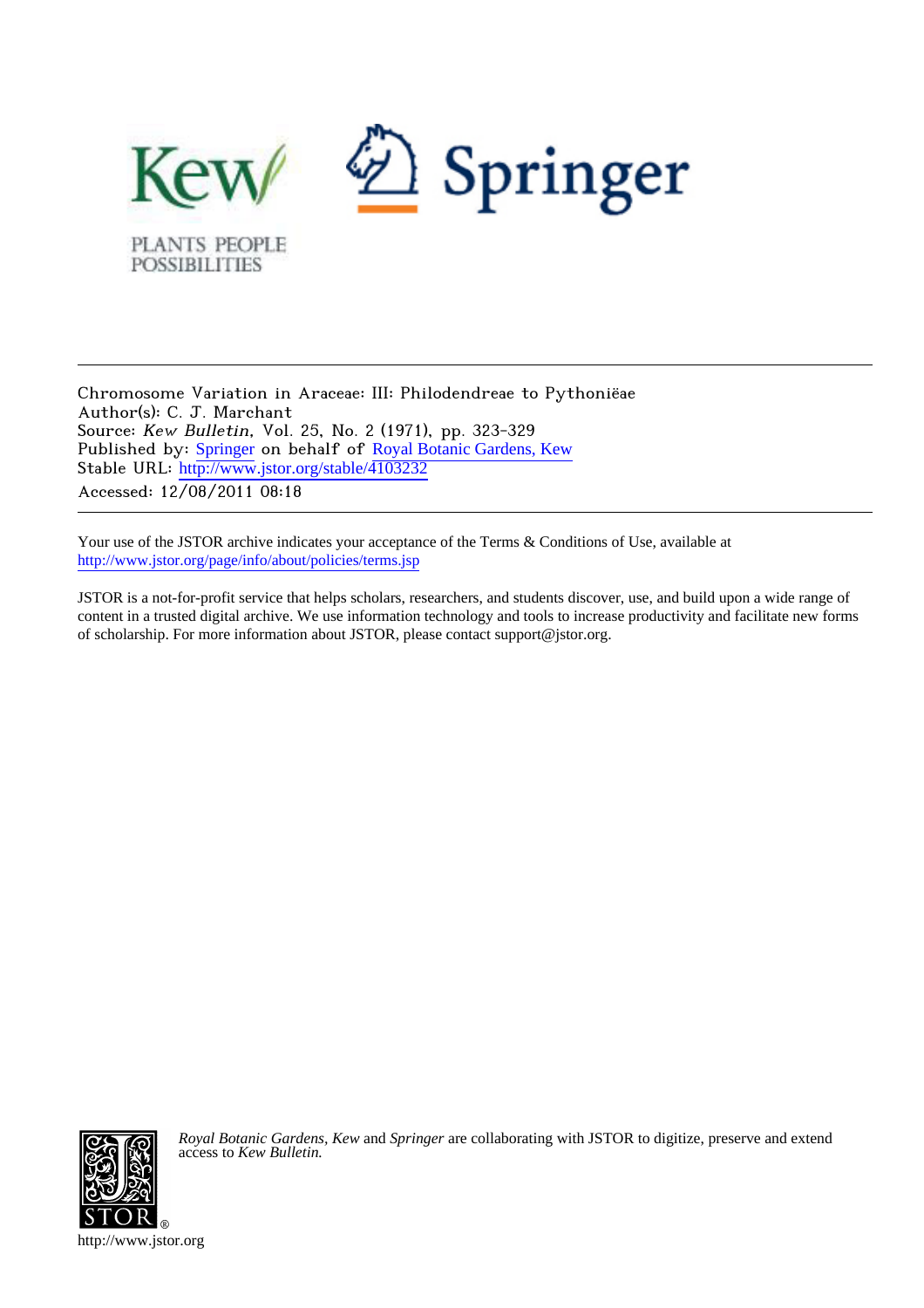# **Chromosome variation in Araceae: III\***

## **PHILODENDREAE to PYTHONIEAE**

## C. J. MARCHANT<sup>+</sup>

**This is the third in a series of papers on the chromosome numbers and karyotypes of the family Araceae. As with treatments of the tribes in the earlier papers there are many genera not available at Kew for cytological study. It is anticipated that some of these will be acquired during current or pending plant collecting expeditions. A total of seven genera from a further four tribes of Hutchinson's (I959) classification are dealt with in this paper.** 

#### **MATERIALS AND METHODS**

**Chromosome preparations were made by the feulgen squash method as described in the first paper of this series (Marchant, 1970). Photographs and drawings are here reproduced at comparable magnification to those in previous papers. Voucher specimens, spirit material and some colour transparencies are filed at Kew.** 

**The literature cited below in most instances relates only to particular species counted in the present investigation and is not intended as an exhaustive review of Araceae chromosome counts. Where appropriate, further citations will be added in the discussion in the final paper of this series.** 

## **RESULTS**

### **Philodendreae**

**The genus Culcasia P. Beauv. exhibits a high degree of polyploidy based on x = 7 with small chromosomes. Of the three separate clones counted two have been identified as C. aff. scandenti (Willd.) P. Beauv. and C. scandens,**  with  $2n = 42$  (Fig.  $1/1$ , p. 324) and  $2n = 84$  (Pl.  $3/1$ , p. 324) respectively. **A third clone, probably also C. scandens but not yet determined at Kew, also**  had  $2n = 84$ . Neither of the previous counts of  $2n = 32$  (Delay, 1951) and **2n = c. 40 (Mangenot & Mangenot, 1962) agree with the basic number of**   $x = 7$  found in this investigation.

**Three specimens of the large genus Philodendron Schott have been studied,**  all based on  $x = 8$  with small chromosomes and  $2n = 32$ . These are **probably all P. micans (Klotzsch) C. Koch although received at Kew as P. micans, P. scandens C. Koch & Sello var. cuspidatum (C. Koch & Bouch6) Engl. and P. surinamense (Schott) Engl. respectively. (Fig. I/2 & P1. 3/2.)**  Some of the previous counts are based on  $x = 8$  with  $2n = 32$  in P. *radiatum* **(Mookerjea, I955) and in P. squamiferum and P. cuspidatum (Sharma & Mukhopadyay, 1965) but the latter authors also report 2n = 30, 33 and 36**  for other species. My own counts support the basic number of  $x = 8$ .

**Syngonium Schott presents a problem with basic numbers. Three species have** 

**<sup>\*</sup> Continued from Kew Bull. 25: 56 (1970). t Now Assistant Professor at the University of British Columbia, Vancover, British Columbia, Canada.**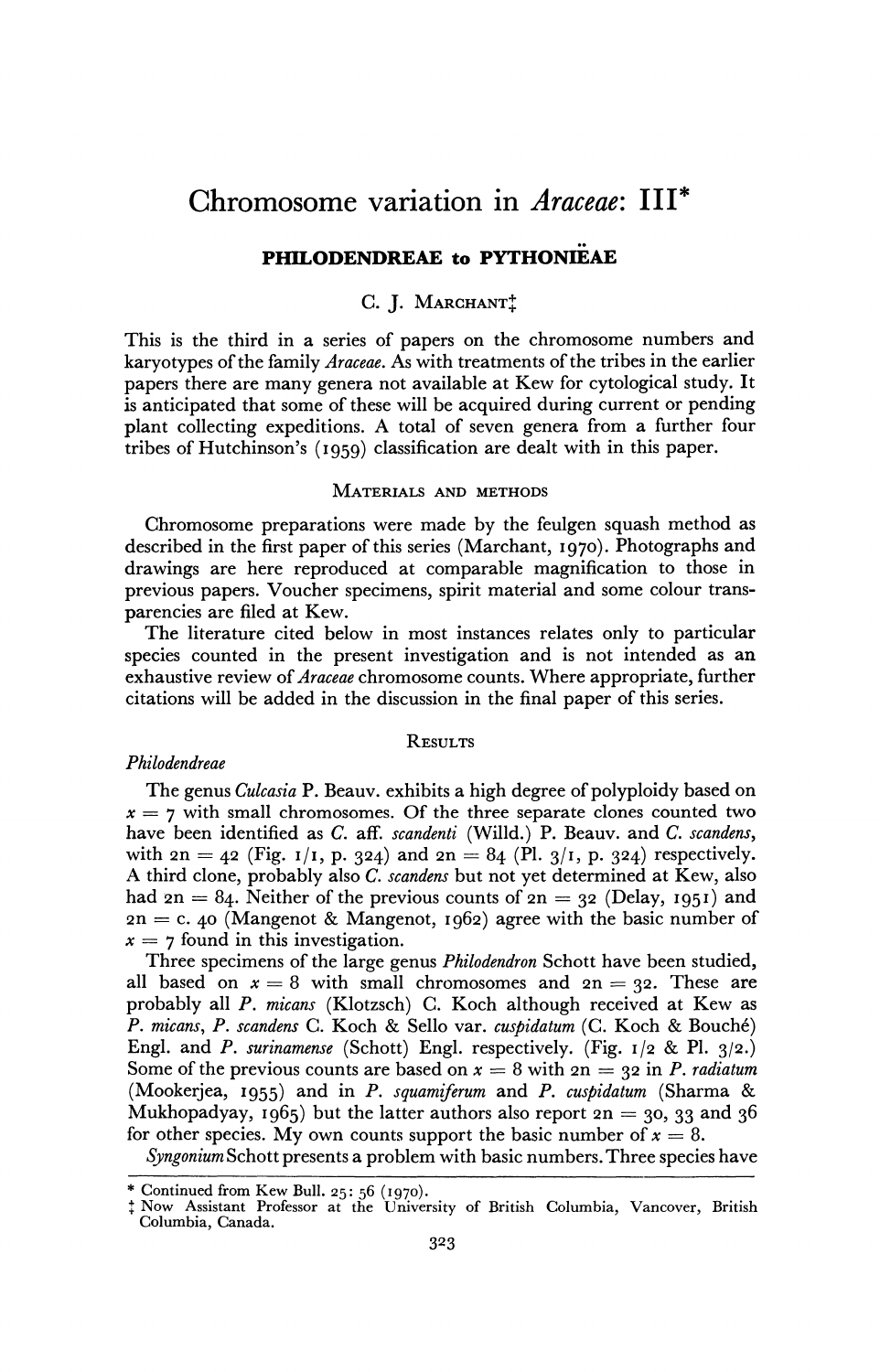

**FIG. 1. Mitotic chromosome complements in some Araceae. <b>1,** Culcasia aff. scandens  $(2n = 42)$ ; **2, Philodendron micans (2n = 32); 3, Spathicarpa sagittifolia (2n = 34); 4, Syngonium wendlandii (2n = 26); 5, Syngonium sp.\* (2n = 30); 6, Pistia stratiotes (2n = 28).** 

**<sup>\*</sup> See footnote on p. 325.**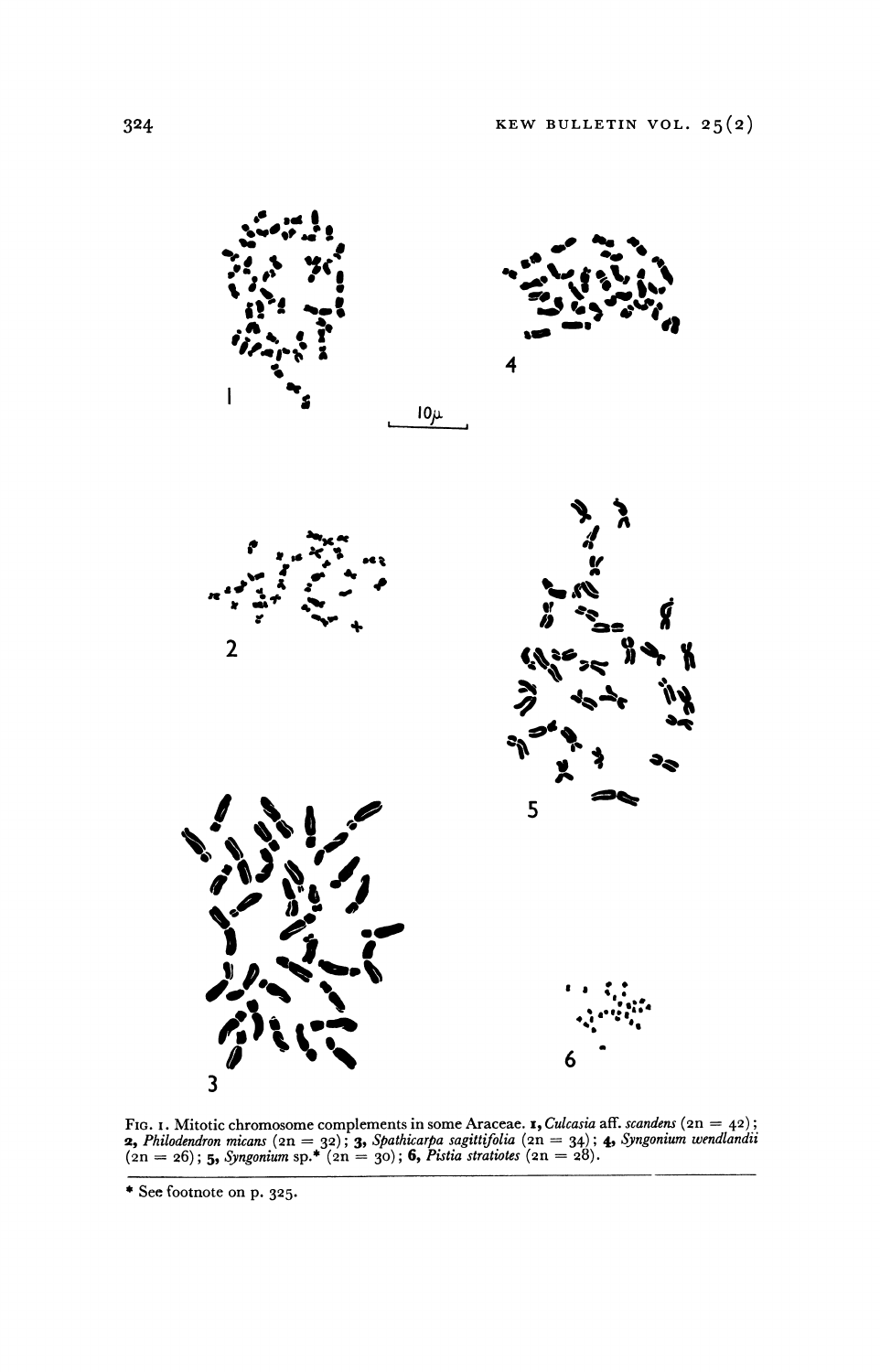

**PLATE 3** 

PLATE 3. Somatic chromosome complements from root tips in the tribe *Philodendreae*<br>**1,** Culcasia sp. (2n = 84); **2,** Philodendron micans (2n = 32); **3,** Syngonium wendlandii (2n = 24);<br>**4,** Syngonium sp.\* (2n = 30).

**<sup>\*</sup> See footnote on p. 325-**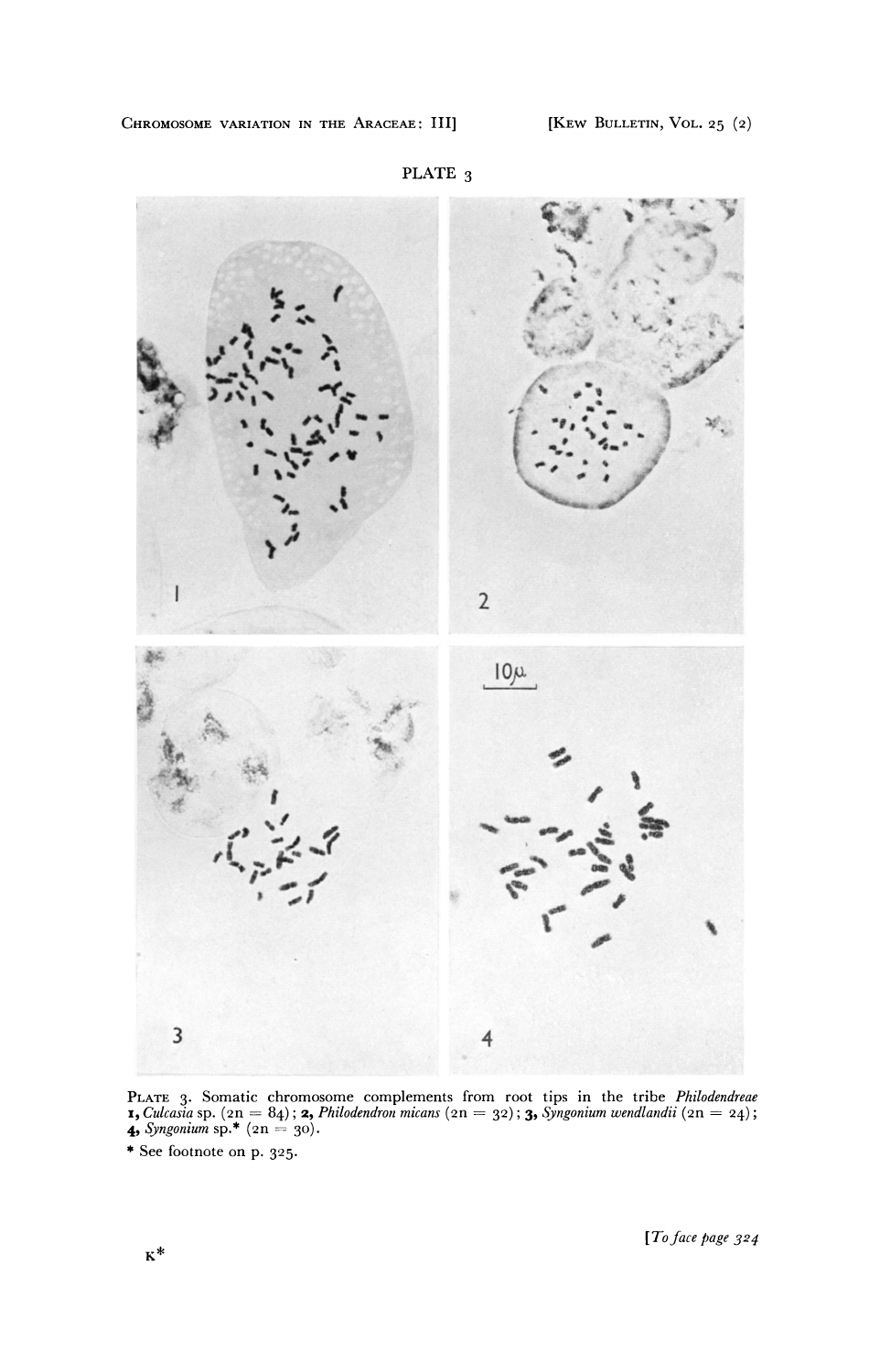

**PLATE 4. Somatic chromosome complements from root tips in the tribes Spathicarpeae**  and *Pythoniëae*. **1,** Spathicarpa sagittifolia (2n = 34); **2,** Pseudodracontium siamense (2n = 26);<br>**3,** Amorphophallus maximus (2n = 26); **4,** A. bulbifer (2n = 39).

**To face page 3251**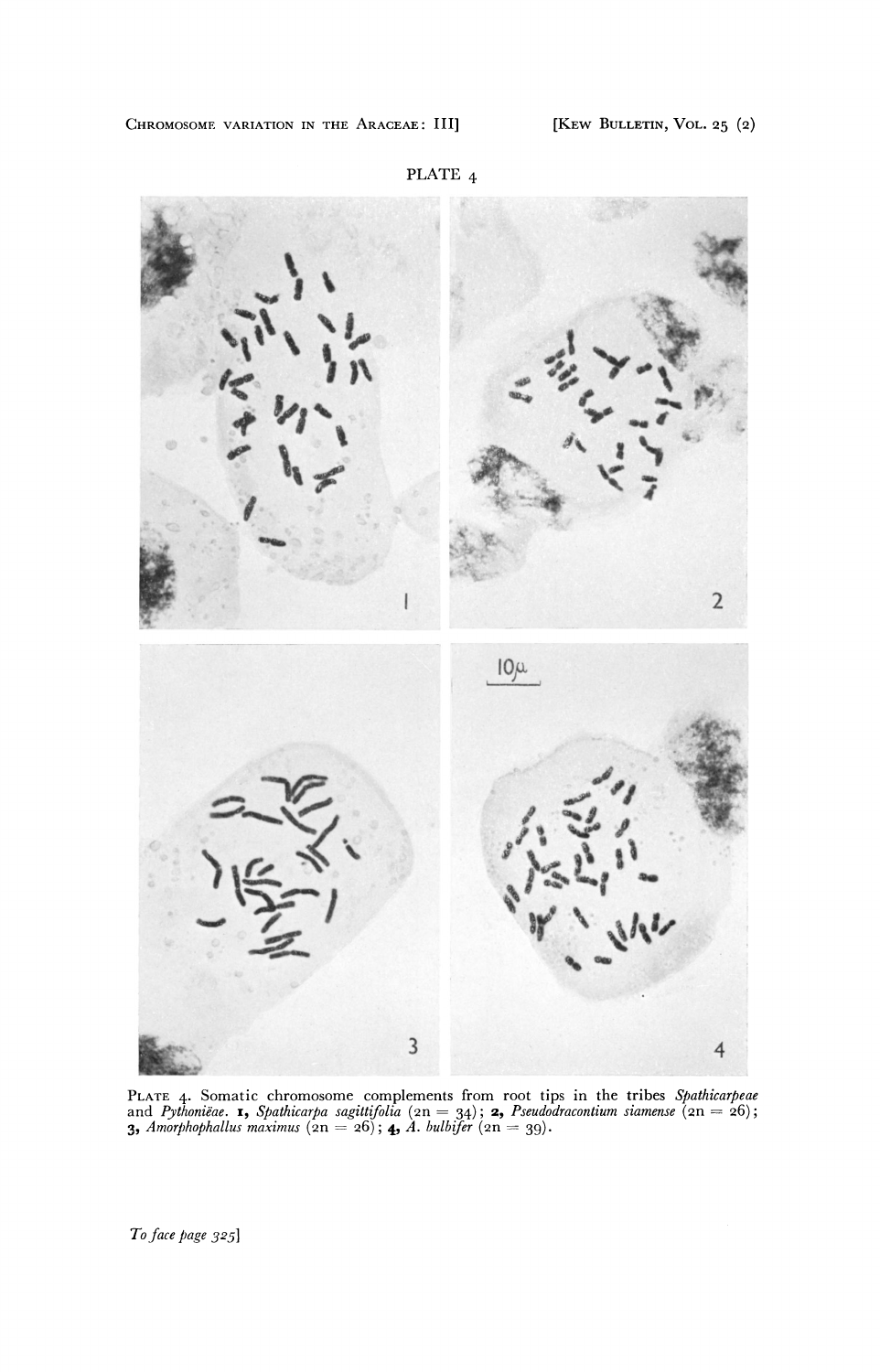**been counted (Table I, p. 328) but each has a different chromosome number and indeed a different basic number. All have medium-sized chromosomes.**  Syngonium wendlandii Schott has  $2n = 24$  (Fig.  $1/4$  & Pl.  $3/3$ ), Syngonium sp. **near vellozianam Schott 2n = 26 and another Syngonium sp. (Whitmore 886)\***   $2n = 30$  (Fig. 1/5 & Pl. 3/4). The only other recorded count, by Pfitzer **(1957), is 2n = 24. The generic identity of the 2n = 26 plant has been confirmed at Kew and it can only be inferred that the genus, although small (Io species) has more than one basic number.** 

**Less than half of the total of seven genera of this tribe have been available at Kew for chromosome counts. Mangenot & Mangenot (1958) report**   $2n = 42$  ( $x = 7$ ) for *Cercestis* Schott, a genus related to *Culcasia* in **Hutchinson's classification.** 

#### **Spathicarpeae**

**In this small tribe only Spathicarpa sagittifolia Schott has been studied at Kew. It has 2n = 34 (x = 17) small chromosomes (Fig. 1/3, p. 324 & Pl. 4/1, opposite), agreeing with Pfitzer ( I957). During this investigation of Araceae four other genera have also been found with the secondary basic number of**   $x = 17$  but these all differ from *Spathicarpa* in having distinctly large chromo**somes.** 

#### **Pistiiae**

**This is a monogeneric tribe, represented only by the floating aquatic**  Pistia L. The single species P. stratiotes L. has  $2n = 28$  small chromosomes with a basic number of  $x = 7$  (Fig. 1/6).

#### **Pythoniëae**

**The genus Amorphophallus Bl. ex Decne. contains some 90 species distributed through tropical Africa and Indo-Malaysia, a few of which have previously had their chromosomes counted, with varying numbers reported.** 

**According to counts made at Kew there are two basic numbers in the**  genus, namely  $x = 13$  and  $x = 14$ . Species with  $x = 13$  (2n = 26) are A. abyssinicus (A. Rich.) N. E. Br., A. gallaensis (Engl.) N. E. Br., A. **gomboczianus Pichi-Sermolli, A. hildebrandtii (Engl.) Engl. & Gehrm. (Fig. 2/I, p. 326), A. maximus (Engl.) N. E. Br. (P1. 4/3), A. siamensis Gagnep., A.**  *titanum* Becc. and A. *bulbifer* (Roxb.) Bl. (Pl.  $4/4$ ). None of these except A. **bulbifer has previously had its chromosomes counted. A. goetzii (Engl.) N. E.**  Br. also has  $2n = 26$  but with an additional very small centric fragment. Those species with  $x = 14$  are in the minority in the Kew collection namely A. prainii Hook. f. and two accessions of A. campanulatus (Roxb.) Bl. ex Decne. **(Fig. 2/2). The latter is one of the few species for which there are previous reports of a chromosome number and on this there is a difference of opinion. Asana & Sutaria (1937) report 2n = 26 while Patel & Narayana (1937) report 2n = 28. Larsen** (1969) reports counts of  $2n = 26$ ,  $2n = 28$  for two **Amorphophallus species from Thailand not studied in this investigation. Whether, in relation to the genus as a whole, there is any true significance**  in the much greater proportion of species found to have  $x = 13$  is speculative but it suggests that  $x = 13$  is the more successful and possibly derived basic **number.** 

**<sup>\*</sup> Since this paper went to press the material of Synronium sp. ( Whitmore 886, E.No. 703-60) (2n = 30) has been determined by Dr. D. H. Nicholson of the Smithsonian Institution as a species of Anthurium.**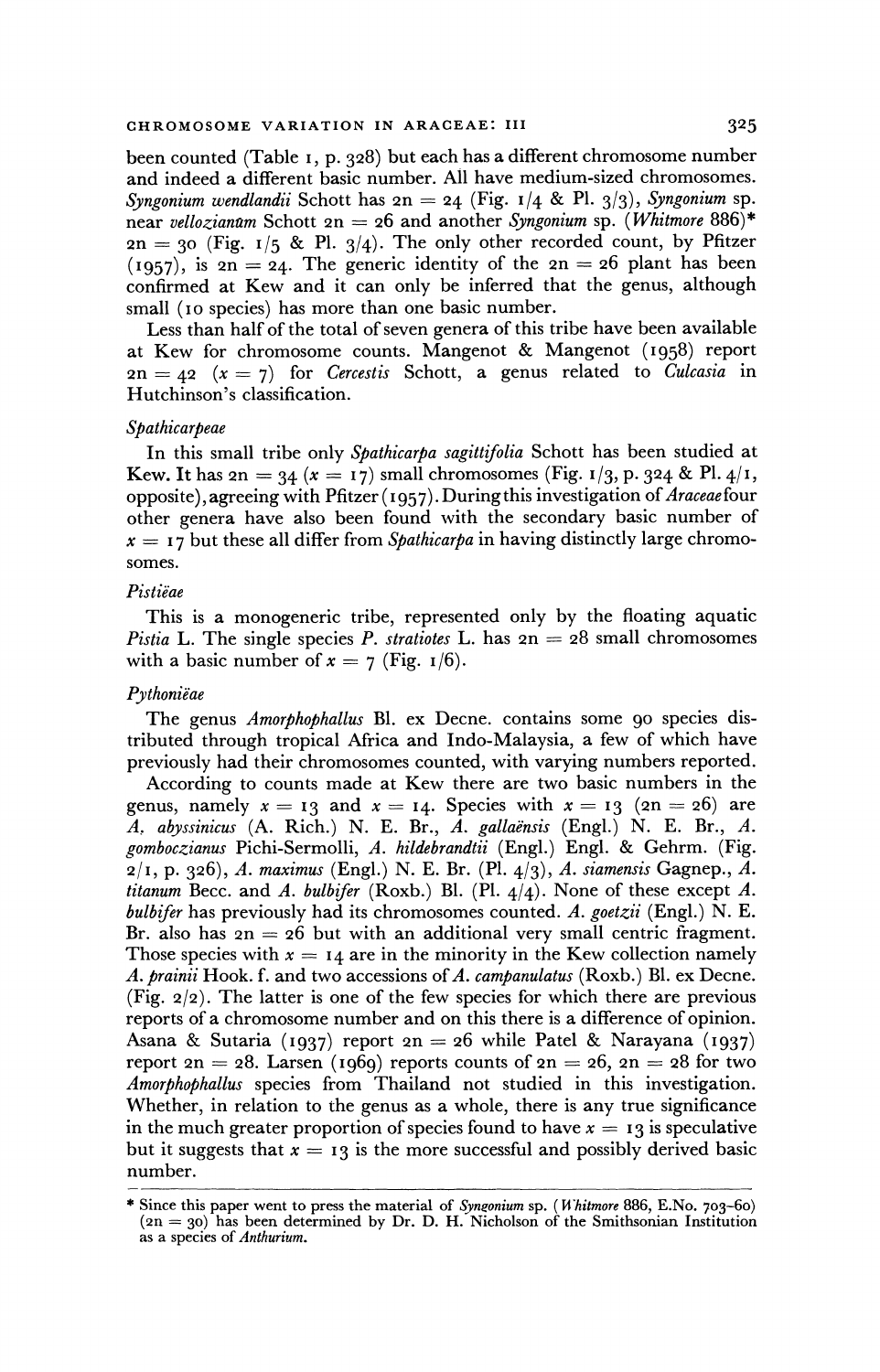

FIG. 2. Mitotic chromosome complements in some Araceae. 1, Amorphophallus hildebrandtii **(2n = 26); 2, A. campanulatus (2n = 28); 3, Pseudodracontium siamense (2n = 26).** 

**The karyotypes of Amorphophallus vary between species, for instance A.**  *hildebrandtii* with  $x = 13$  (Fig.  $2/1$ ) has a much more asymmetrical karyotype than A. bulbifer with  $x = 13$  (Plate  $4/4$ ). There is also an overall chromosome size difference whereby species with  $x = 13$ , e.g. A. hildebrandtii (Fig.  $2/1$ ) and A. goetzii have distinctly larger chromosomes than those with  $x = 14$ **e.g. A. campanulatus (Fig. 2/2) and A. prainii.** 

**Amorphophallus bulbifer is the only species studied with a triploid chromo**some number of  $2n = 39$   $(x = 13)$  (Plate  $4/4$ ). This differs from the **previously recorded count of 2n = 36 (Chandler, 1943). Meiosis has not been studied but it is very likely that meiotic sterility will ensue from such a chromosome constitution. However, a fairly efficient means of vegetative propagation is available by way of bulbils that are produced at the apex of the petiole. These readily develop into new plants when they become detached.** 

**No diploid or tetraploid races of A. bulbifer have been reported, though the triploid is evidence that one or both must have existed at some time. It is therefore impossible to determine whether bulbils are a developmental response to triploidy or have always been a characteristic of A. bulbifer making possible the by-passing of sexuality and hence the successful establishment and persistence of the triploid race. Triploids are not unknown in the genus**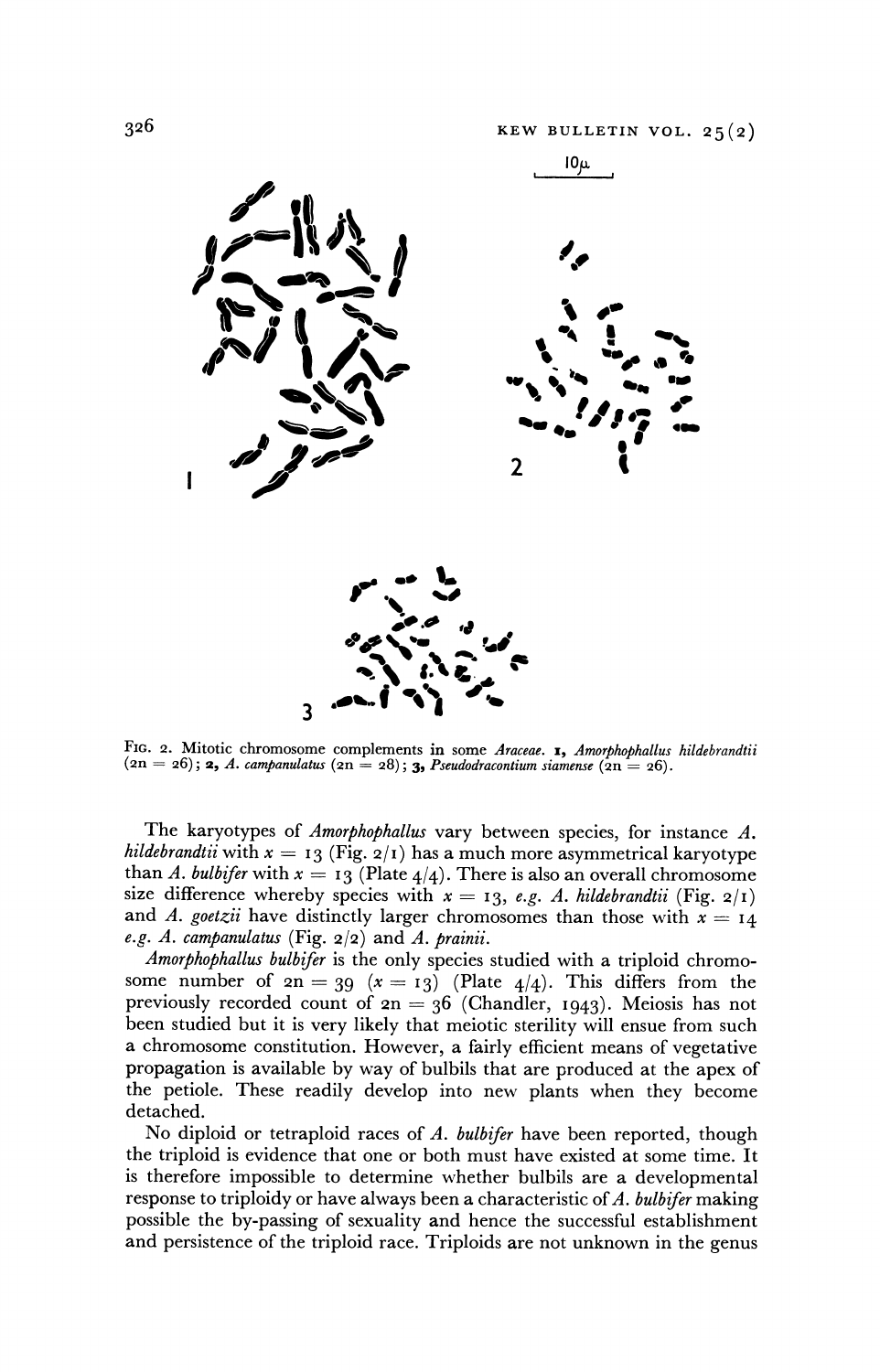**Amorphophallus, for Tjio (1948) determined the chromosome number of A. rivieri as 2n = 39 and a diploid race of this species has also been reported (Olah, 1956).** 

One further genus studied in Pythoniëae, namely Pseudodracontium N. E. Br., has a chromosome number of  $2n = 26$   $(x = 13)$  in two accessions of *P*. *siamense* Gagnep. (Fig. 2/3.)

The tribe is poorly represented at Kew and only two of the eight genera **have been studied. Both Hutchinson and Engler consider Amorphophallus and Pseudodracontium tobe closely related and their basic chromosome numbers certainly support this. However, the karyotype of Pseudodracontium is divergent from Amorphophallus in having a large number of secondary constrictions and what appear to be distal heterochromatic regions.** 

#### **DIscussION**

**It is difficult to detect intra-tribal chromosome relationships in the tribes described in this paper. Spathicarpeae and Pistieae are represented by only one genus each and, of the two larger tribes, Philodendreae contains a very miscel**laneous collection of basic numbers.  $x = 6, 7, 8, 13$  and  $15^*$  could be **regarded as a basic number series but it would be foolhardy to draw any conclusions while so many genera are as yet unrepresented.** 

Pistia L. is the sole representative of the tribe *Pistiëae* but it is important in **terms of relationships between the Araceae and outside families. Taxonomically it is believed to form a link with Lemnaceae, which are regarded as being essentially very reduced Araceae. Indeed, the chromosomes of Lemna L. are very small and comparable with Pistia in size if not in uniformity, but they**  have quite different basic numbers of  $x = 10$  and **11** (Blackburn, 1933).

Finally, insofar as the tribe *Pythoniëae* has been studied, there does appear to be some degree of cohesion between the genera *Amorphophallus* ( $x = 13$ , **14)** and *Pseudodracontium*  $(x = 13)$ , though we do not known how well this **relationship will hold good when chromosomes of the five other genera are studied.** 

#### **ACKNOWLEDGMENTS**

**My thanks are due to my colleagues, Miss C. A. Brighton for her assistance and Mr. T. Harwood for photographic illustrations.** 

#### **REFERENCES**

**Asana, J. J. & Sutaria, R. N. (I937). Cited by Darlington, C. D. & Wylie, A. P. (I955). Chromosome atlas of flowering plants.** 

**Blackburn, K. B. (I933). Notes on the chromosomes of duckweeds (Lemnaceae) introducing the question of chromosome size. Proc. Univ. Durham Phil. Soc. 9: 84-90.** 

**Chandler, C. (I943). The number of chromosomes in two species of Amorphophallus. Bull. Torrey Bot. Cl. 70: 612-614.** 

Delay, C. (1951). Nombre chromosomiques chez les Phanérogames. Rev. **Cytol. Biol. V6g. 12: i-i60.** 

**<sup>\*</sup> See footnote on p. 325.**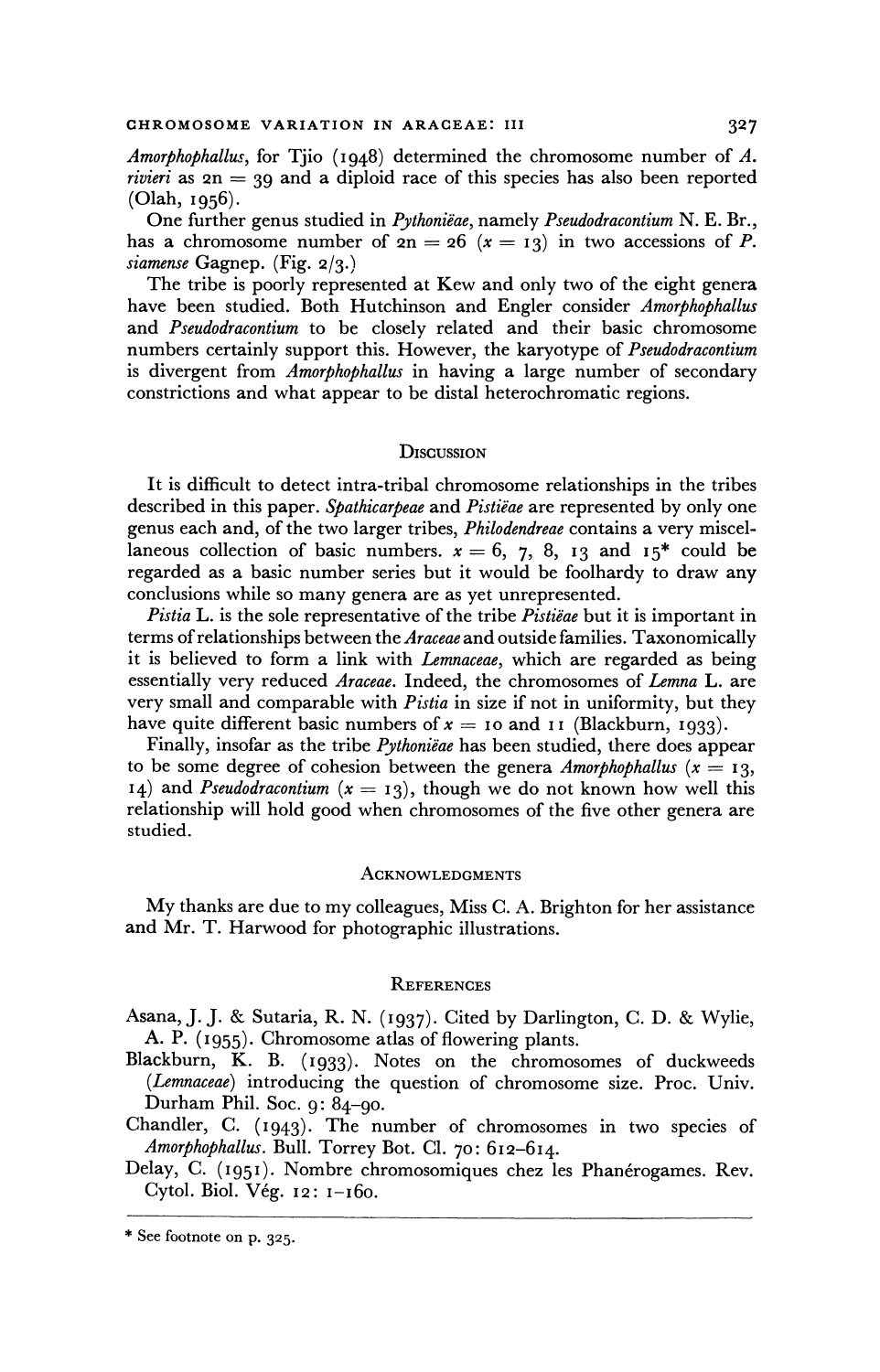|                 | Date                                                                                                                            |                                                | 1951<br>1962         |                |                                                                                                                                      | 1965           |                                                            | 1957                                                | 1957                                             | 1933                                          | 33599                                                                                      |                                  | 1969              |                                                                                                                                                                                         |            | 1948                                                         |                             |                            |
|-----------------|---------------------------------------------------------------------------------------------------------------------------------|------------------------------------------------|----------------------|----------------|--------------------------------------------------------------------------------------------------------------------------------------|----------------|------------------------------------------------------------|-----------------------------------------------------|--------------------------------------------------|-----------------------------------------------|--------------------------------------------------------------------------------------------|----------------------------------|-------------------|-----------------------------------------------------------------------------------------------------------------------------------------------------------------------------------------|------------|--------------------------------------------------------------|-----------------------------|----------------------------|
|                 | Author                                                                                                                          | Mangenot & Mangenot<br>Delay                   |                      |                | Sharma &<br>Mukhopadyay                                                                                                              |                |                                                            | Pfitzer                                             | Pfitzer                                          | Blackburn                                     | Chandler<br>Asana & Sutaria<br>Patel & Narayana                                            | Larsen                           | Larsen            |                                                                                                                                                                                         |            | Tjio                                                         |                             |                            |
| PREVIOUS COUNTS | Chromo-<br>$\frac{\text{some}}{\text{No. (2n)}}$                                                                                |                                                | 32<br>$c + 40$       |                |                                                                                                                                      | $30\,$         |                                                            | 24                                                  | 24                                               | $\mathbf{23}$                                 | ಀೢಀೢಀೢಀೢ                                                                                   |                                  | $_{28}$           |                                                                                                                                                                                         |            | 96                                                           |                             |                            |
|                 | Name                                                                                                                            | C. scandens                                    | C. scandens          |                |                                                                                                                                      | P. cuspidatum  |                                                            | S. vellozianum                                      | S. sagutufolia                                   | P. stratiotes                                 | A. bulbifer<br>A. campanulatus                                                             | A. kerrii                        | A. longituberosus |                                                                                                                                                                                         |            | A. titanum                                                   |                             |                            |
|                 | $\begin{array}{c} {\bf Size}\\ {\bf S., M. or L.}\\ ({\bf small},\\ {\bf medium}\\ {\bf medium}\\ {\bf or~ large}) \end{array}$ | s                                              | s                    |                | ທທທ                                                                                                                                  | S              | ຜX                                                         | z                                                   | ᆜ                                                | s                                             | コココ                                                                                        | $\overline{1}$                   | H                 | 니니                                                                                                                                                                                      | ココココ       |                                                              | zz                          |                            |
|                 | $\underset{(x)}{\text{Basic}}$                                                                                                  |                                                | 1<br>$\overline{r}$  |                | $5 - 7$                                                                                                                              | െ              | $6.13$<br>$6.13$<br>خ ځ<br>ت                               | 51                                                  | 2                                                | r                                             | <b>997</b>                                                                                 | $\mathbf{r}_3$                   | $\mathbf{r}$      | $\substack{.2 \\ 1 \, 3}$                                                                                                                                                               | 2723       |                                                              | $\frac{5}{2}$               | *See footnote on page 325. |
|                 | $\begin{bmatrix} \text{some} \\ \text{No.} \ (\text{2n}) \end{bmatrix}$<br>Chromo-                                              |                                                | ತೆ<br>42             | $\overline{a}$ | $4^{2}_{32}$                                                                                                                         | 32             | 34                                                         | <b>88</b>                                           | 34                                               | $\mathbf{28}$                                 | <b>998</b>                                                                                 | 26                               | $\mathbf{5}^5$    | $26(+1)$<br>$26$                                                                                                                                                                        | 8888       |                                                              | 26<br>26                    |                            |
|                 | Origin                                                                                                                          | Tanzania, Usambara Mts.,                       |                      |                | Bogner<br>Refl., 57748<br>F.H.I. 57748<br>Badan, Forestry Dept.,<br>Tanzalia, 5747<br>Tanzalia, J. Bamochie<br>Barbados, J. Bamochie | Rochford & Son | Kertje Bot. Gard.<br>Costa Rica, Birdsey                   | Nicaragua, C. H. Lankester<br>Equador, Whitmore 886 | Brazil                                           | Sapony Estate, N. Borneo,<br>Giles & Wooliams | Zambia<br>India, <i>McCom</i><br>India, <i>Womersley</i>                                   |                                  |                   | Somalia, Bally 9351 A<br>Ethiopia, F. G. Meyer 9071<br>Tanzania, Songea, Milhe-Rel-<br>Maad & Taylor 99918<br>Maad & Taylor 99918<br>Menya, Tsavo Nat. Park,<br>Kenya, Tsavo Nat. Park, | Greenway   | Schrage<br>Siam, <i>Kerr</i><br>Sumatra, H. C. DeWit         | Siam, Collins<br>Darjeeling |                            |
|                 | Cytology<br>Accession<br>No.                                                                                                    | 68.1659                                        | 69.104               | 68.1605        | $70.74$<br>$69.129$                                                                                                                  | 69.98          | $68.1503$<br>$69.294$                                      | 68.1550<br>68.1549                                  | 63.1681                                          | 65.559                                        | $65.125$<br>$68.1406$<br>$63.1701$                                                         | $63.1700$<br>$65.336$            | 63.1679           | 68.1405<br>68.1601                                                                                                                                                                      |            | $63.1707$<br>$64.283$<br>$69.870$                            | $64.1142$<br>$62.203$       |                            |
|                 | $\frac{\text{Kew}}{\text{Mary}}$                                                                                                | $301 - 68$                                     | $170 - 66$           | $170 - 66$     | $382 - 69$<br>$382 - 68$                                                                                                             | $450 - 57$     | $273 - 66$<br>$416 - 57$                                   | 365-64<br>703-60                                    |                                                  | $410 - 63$                                    | $300 - 47$<br>$446 - 61$                                                                   | $580 - 53$<br>$77 - 65$          | $478 - 56$        | $719 - 67$<br>$79 - 67$                                                                                                                                                                 |            | $258 - 56$<br>$8 - 51$<br>$474 - 63$                         | $414 - 35$<br>$399 - 33$    |                            |
|                 | Name                                                                                                                            | Tribe: Philodendreae<br>Culcasia near scandens | $\ddot{\phantom{0}}$ | Culcasia sp.   | Culcasia sp. No. 00476<br>Philodendron mixans<br>P. (received as P.<br>scandens var. cuspidatum)                                     |                | Syngonium wendlandii<br>P. (received as P.<br>surinamense) | Syngonium sp. near<br>vellozianum<br>Syngonium sp.* | Tribe: Spathicarpëae<br>Spathicarpa sagittifolia | Tribe: Pistiëae<br>Pistia stratiotes          | Tribe: <b>Pythoniëae</b><br>Amorphophalus<br>abyssinicus<br>A. bulbifer<br>A. campanulatus | A. gallaënsis<br>A. gomboczianus | A. goetzii        | A. hildebrandtii                                                                                                                                                                        | A. maximus | A. prainii<br>A. siamensis<br>A. titanum<br>Pseudodracontium | siamense<br>P. siamense     |                            |

TABLE I. List of chromosome counts in the Araceae

328